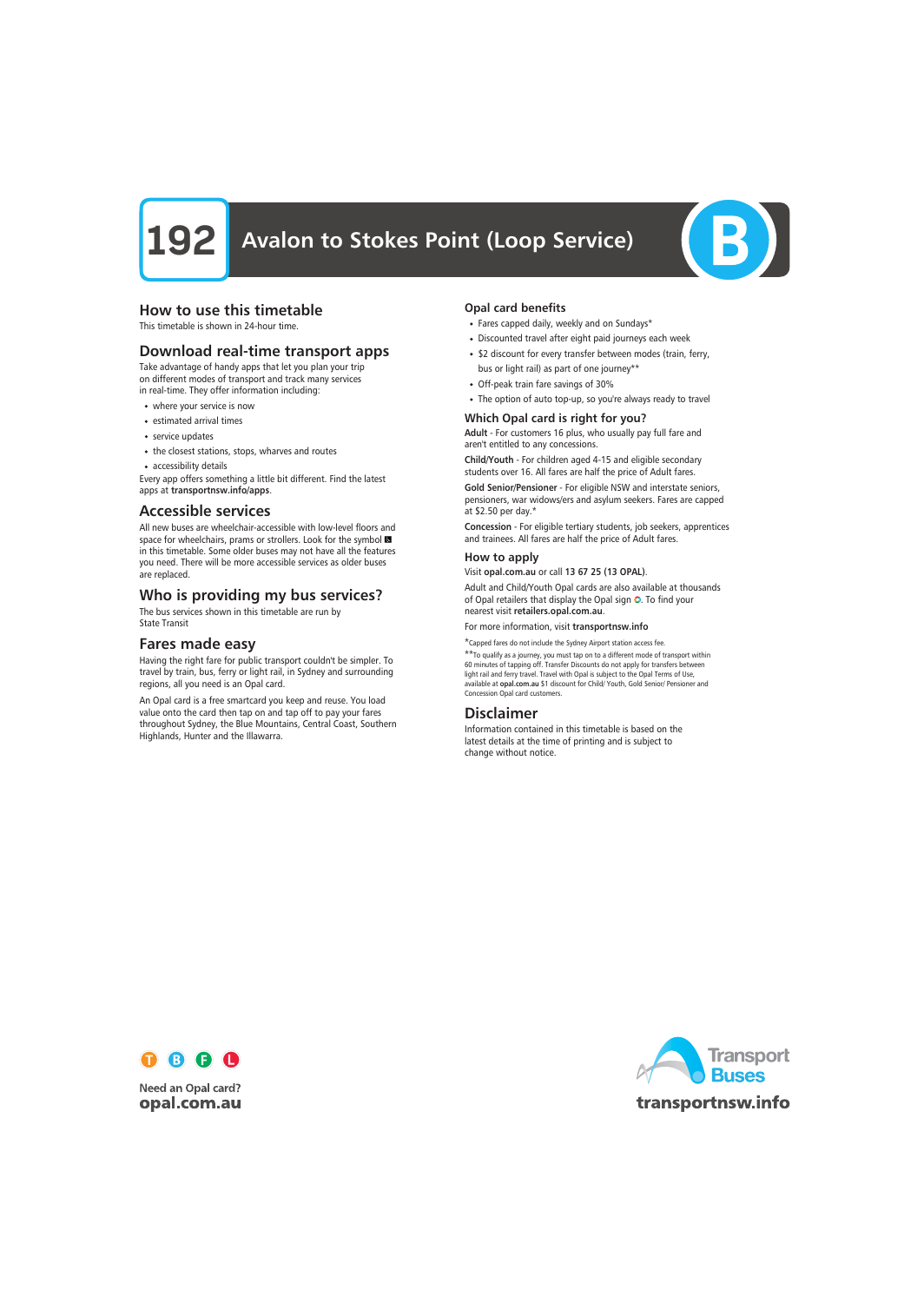

# Valid from: 26 Nov 2017<br>
Valid from: 26 Nov 2017

NOTE: Information is correct on date of download.

| <b>Monday to Friday</b>                       | $\sigma$                | $ \mathbf{r} $          | $\overline{a}$                     | も                        | $\overline{6}$                      |                         | $\sigma$                 | $\sigma$                                                          | $\sigma$                | $\sigma$       | $\overline{a}$ |
|-----------------------------------------------|-------------------------|-------------------------|------------------------------------|--------------------------|-------------------------------------|-------------------------|--------------------------|-------------------------------------------------------------------|-------------------------|----------------|----------------|
| Avalon Community Library, Old Barrenjoey Rd,  | 06:07                   | 06:37                   | 07:07                              | 07:37                    | $\overline{\phantom{a}}$            | 08:37                   | 09:07                    |                                                                   | 09:37 10:07 10:37 11:07 |                |                |
| Avalon                                        |                         |                         |                                    |                          |                                     |                         |                          |                                                                   |                         |                |                |
| Hudson Pde near Hilltop Rd, Avalon            |                         | 06:10 06:40             | 07:10                              | 07:40                    | 08:10                               | 08:41                   | 09:10                    | 09:40                                                             | 10:10                   | 10:40          | 11:10          |
| 30 Cabarita Rd, Avalon                        | 06:17                   | 06:47                   | 07:17                              | 07:47                    | 08:17                               | 08:48                   | 09:17                    | 09:47                                                             | 10:17                   | 10:47          | 11:17          |
| Barrenjoey High School, Coonanga Rd, Avalon   |                         |                         |                                    |                          | 08:25                               |                         |                          |                                                                   |                         |                |                |
| Barrenjoey Rd near Avalon Pde, Avalon         |                         |                         |                                    |                          | 08:29                               | 08:58                   |                          |                                                                   |                         |                |                |
| Avalon Pde at Old Barrenjoey Rd, Avalon       | 06:27                   | 06:57                   | 07:27                              | 07:57                    |                                     |                         | 08:58 09:27              | 09:57                                                             | 10:27                   | 10:57          | 11:27          |
| Avalon Public School, Bellevue Ave, Avalon    |                         |                         |                                    |                          |                                     | 08:59                   |                          |                                                                   |                         |                |                |
|                                               |                         |                         |                                    |                          |                                     |                         |                          |                                                                   |                         |                |                |
| <b>Monday to Friday</b>                       | $\overline{\sigma}$     | $\overline{\mathbf{e}}$ | $\sigma$                           | $\overline{a}$           | $\overline{6}$                      | $\overline{\mathbf{e}}$ | $\overline{6}$           | $\overline{\sigma}$                                               | $\overline{a}$          | $\overline{a}$ | $\sigma$       |
| Old Barrenjoey Rd near Avalon Primary, Avalon | $\bar{\phantom{a}}$     |                         |                                    | $\equiv$                 | $\sim$                              | $\omega$                | $\overline{\phantom{a}}$ |                                                                   | 15:06 15:36             |                |                |
| Avalon Community Library, Old Barrenjoey Rd,  | 11:37                   |                         |                                    |                          | 12:07 12:37 13:07 13:37 14:07       |                         | 14:37                    |                                                                   | 15:07 15:37 16:07       |                | 16:37          |
| Avalon                                        |                         |                         |                                    |                          |                                     |                         |                          |                                                                   |                         |                |                |
| Hudson Pde near Hilltop Rd, Avalon            | 11:40                   | 12:10                   | 12:40                              | 13:10                    | 13:40                               | 14:10                   | 14:40                    | 15:11                                                             | 15:41                   | 16:10          | 16:40          |
| 30 Cabarita Rd, Avalon                        | 11:47                   | 12:17                   | 12:47                              | 13:17                    | 13:47                               | 14:17                   | 14:47                    | 15:18                                                             | 15:48                   | 16:17          | 16:47          |
| Barrenjoey Rd near Avalon Pde, Avalon         |                         |                         |                                    |                          |                                     |                         |                          |                                                                   | 15:27 15:57             |                |                |
| Avalon Pde at Old Barrenjoey Rd, Avalon       | 11:57                   | 12:27                   | 12:57                              | 13:27                    | 13:57                               | 14:27                   | 14:57                    |                                                                   | 15:27 15:57             | 16:27          | 16:57          |
| <b>Monday to Friday</b>                       | $\overline{\mathbf{g}}$ | $\overline{\mathbf{r}}$ | $\overline{\mathbf{r}}$            | $\overline{\mathbb{G}}$  | $\overline{d}$                      | $\overline{b}$          | $\overline{6}$           |                                                                   |                         |                |                |
| Avalon Community Library, Old Barrenjoey Rd,  | 17:07                   |                         |                                    |                          | 17:37 18:07 18:37 19:07 19:37 20:07 |                         |                          |                                                                   |                         |                |                |
| Avalon                                        |                         |                         |                                    |                          |                                     |                         |                          |                                                                   |                         |                |                |
| Hudson Pde near Hilltop Rd, Avalon            | 17:10                   | 17:40                   | 18:10                              | 18:40                    | 19:10                               | 19:40                   | 20:10                    |                                                                   |                         |                |                |
| 30 Cabarita Rd, Avalon                        | 17:17                   | 17:47                   | 18:17                              | 18:47                    | 19:17                               | 19:47 20:17             |                          |                                                                   |                         |                |                |
| Avalon Pde at Old Barrenjoey Rd, Avalon       | 17:27                   | 17:57                   | 18:27                              | 18:57                    | 19:27                               | 19:57                   | 20:27                    |                                                                   |                         |                |                |
|                                               |                         |                         |                                    |                          |                                     |                         |                          |                                                                   |                         |                |                |
| Saturday                                      | $\overline{a}$          | $\overline{\mathbf{a}}$ | $\overline{a}$                     | $\vert \mathbf{g} \vert$ | a                                   | $\mathbf{R}$            | $\overline{a}$           | $\sigma$                                                          | $\sigma$                | E              | $\mathbf{F}$   |
| Avalon Pde at Old Barrenjoey Rd, Avalon       | 08:15                   | 08:45                   | 09:15                              | 09:45                    | 10:15                               | 10:45                   | 11:15                    | 11:45                                                             | 12:15                   | 12:45          | 13:15          |
| Avalon Community Library, Old Barrenjoey Rd,  |                         | 08:15 08:45             | 09:15                              | 09:45                    | 10:15                               | 10:45                   | 11:15                    | 11:45                                                             | 12:15                   | 12:45          | 13:15          |
| Avalon                                        |                         |                         |                                    |                          |                                     |                         |                          |                                                                   |                         |                |                |
| Hudson Pde near Hilltop Rd, Avalon            | 08:19                   | 08:49                   | 09:19                              | 09:49                    |                                     | 10:19 10:49             | 11:19                    | 11:49                                                             | 12:19                   | 12:49          | 13:19          |
| 30 Cabarita Rd, Avalon                        |                         | 08:26 08:56             | 09:26                              | 09:56                    | 10:26 10:56 11:26 11:56             |                         |                          |                                                                   | 12:26                   | 12:56          | 13:26          |
| Barrenjoey Rd near Avalon Pde, Avalon         |                         | 08:35 09:05             |                                    |                          |                                     |                         |                          | 09:35 10:05 10:35 11:05 11:35 12:05 12:35 13:05 13:35             |                         |                |                |
| Saturday                                      | $\overline{\infty}$     | $\overline{\mathbf{r}}$ | $\overline{a}$                     | $\overline{a}$           | $\overline{6}$                      | $\mathbf{P}$            | $\overline{\mathbf{c}}$  | $\overline{6}$                                                    | $\overline{\mathbf{c}}$ |                |                |
| Avalon Pde at Old Barrenjoey Rd, Avalon       | 13:45                   | 14:15                   | 14:45                              | 15:15                    | 15:45                               | 16:15                   | 16:45                    | 17:15                                                             | 17:45                   |                |                |
| Avalon Community Library, Old Barrenjoey Rd,  | 13:45                   |                         | 14:15 14:45                        | 15:15                    | 15:45                               | 16:15                   | 16:45                    | 17:15 17:45                                                       |                         |                |                |
| Avalon                                        |                         |                         |                                    |                          |                                     |                         |                          |                                                                   |                         |                |                |
| Hudson Pde near Hilltop Rd, Avalon            | 13:49                   | 14:19                   | 14:49                              | 15:19                    | 15:49                               | 16:19                   | 16:49                    | 17:19                                                             | 17:49                   |                |                |
| 30 Cabarita Rd, Avalon                        | 13:56                   | 14:26                   | 14:56                              | 15:26                    | 15:56                               | 16:26                   | 16:56                    |                                                                   | 17:26 17:56             |                |                |
| Barrenjoey Rd near Avalon Pde, Avalon         | 14:05                   |                         |                                    |                          | 14:35 15:05 15:35 16:05 16:35       |                         |                          | 17:05 17:35 18:05                                                 |                         |                |                |
|                                               |                         |                         |                                    |                          |                                     |                         |                          |                                                                   |                         |                |                |
| <b>Sunday &amp; Public Holidays</b>           | $\sigma$                | $ \varphi $             | $ \mathcal{G} $                    | $\mathbf{r}$             | $\vert \phi \vert$                  | Ġ.                      | Ġ.                       | ę,                                                                | P.                      | $\mathbf{r}$   | க              |
| Avalon Pde at Old Barrenjoey Rd, Avalon       |                         |                         |                                    |                          |                                     |                         |                          | 08:15 08:45 09:15 09:45 10:15 10:45 11:15 11:45 12:15             |                         | 12:45 13:15    |                |
| Avalon Community Library, Old Barrenjoey Rd,  |                         |                         |                                    |                          |                                     |                         |                          | 08:15 08:45 09:15 09:45 10:15 10:45 11:15 11:45 12:15 12:45 13:15 |                         |                |                |
| Avalon                                        |                         |                         |                                    |                          |                                     |                         |                          |                                                                   |                         |                |                |
| Hudson Pde near Hilltop Rd, Avalon            |                         |                         |                                    |                          |                                     |                         |                          | 08:19 08:49 09:19 09:49 10:19 10:49 11:19 11:49 12:19 12:49 13:19 |                         |                |                |
| 30 Cabarita Rd, Avalon                        |                         |                         |                                    |                          |                                     |                         |                          | 08:26 08:56 09:26 09:56 10:26 10:56 11:26 11:56 12:26 12:56 13:26 |                         |                |                |
| Barrenjoey Rd near Avalon Pde, Avalon         |                         |                         |                                    |                          |                                     |                         |                          | 08:35 09:05 09:35 10:05 10:35 11:05 11:35 12:05 12:35 13:05 13:35 |                         |                |                |
| <b>Sunday &amp; Public Holidays</b>           | $\overline{\mathbf{c}}$ | $\infty$                | $\left\vert \varphi \right\rangle$ | $\Delta$                 | $\overline{\mathbf{P}}$             | $\overline{\mathbf{e}}$ | $\Delta$                 | $\sigma$                                                          | $\Delta$                |                |                |
| Avalon Pde at Old Barrenjoey Rd, Avalon       |                         |                         |                                    |                          |                                     |                         |                          | 13:45 14:15 14:45 15:15 15:45 16:15 16:45 17:15 17:45             |                         |                |                |
| Avalon Community Library, Old Barrenjoey Rd,  |                         |                         |                                    |                          |                                     |                         |                          | 13:45 14:15 14:45 15:15 15:45 16:15 16:45 17:15 17:45             |                         |                |                |
| Avalon                                        |                         |                         |                                    |                          |                                     |                         |                          |                                                                   |                         |                |                |
| Hudson Pde near Hilltop Rd, Avalon            |                         |                         |                                    |                          |                                     |                         |                          | 13:49 14:19 14:49 15:19 15:49 16:19 16:49 17:19 17:49             |                         |                |                |
| 30 Cabarita Rd, Avalon                        |                         |                         |                                    |                          |                                     |                         |                          | 13:56 14:26 14:56 15:26 15:56 16:26 16:56 17:26 17:56             |                         |                |                |
| Barrenjoey Rd near Avalon Pde, Avalon         |                         |                         |                                    |                          |                                     |                         |                          | 14:05 14:35 15:05 15:35 16:05 16:35 17:05 17:35 18:05             |                         |                |                |
|                                               |                         |                         |                                    |                          |                                     |                         |                          |                                                                   |                         |                |                |